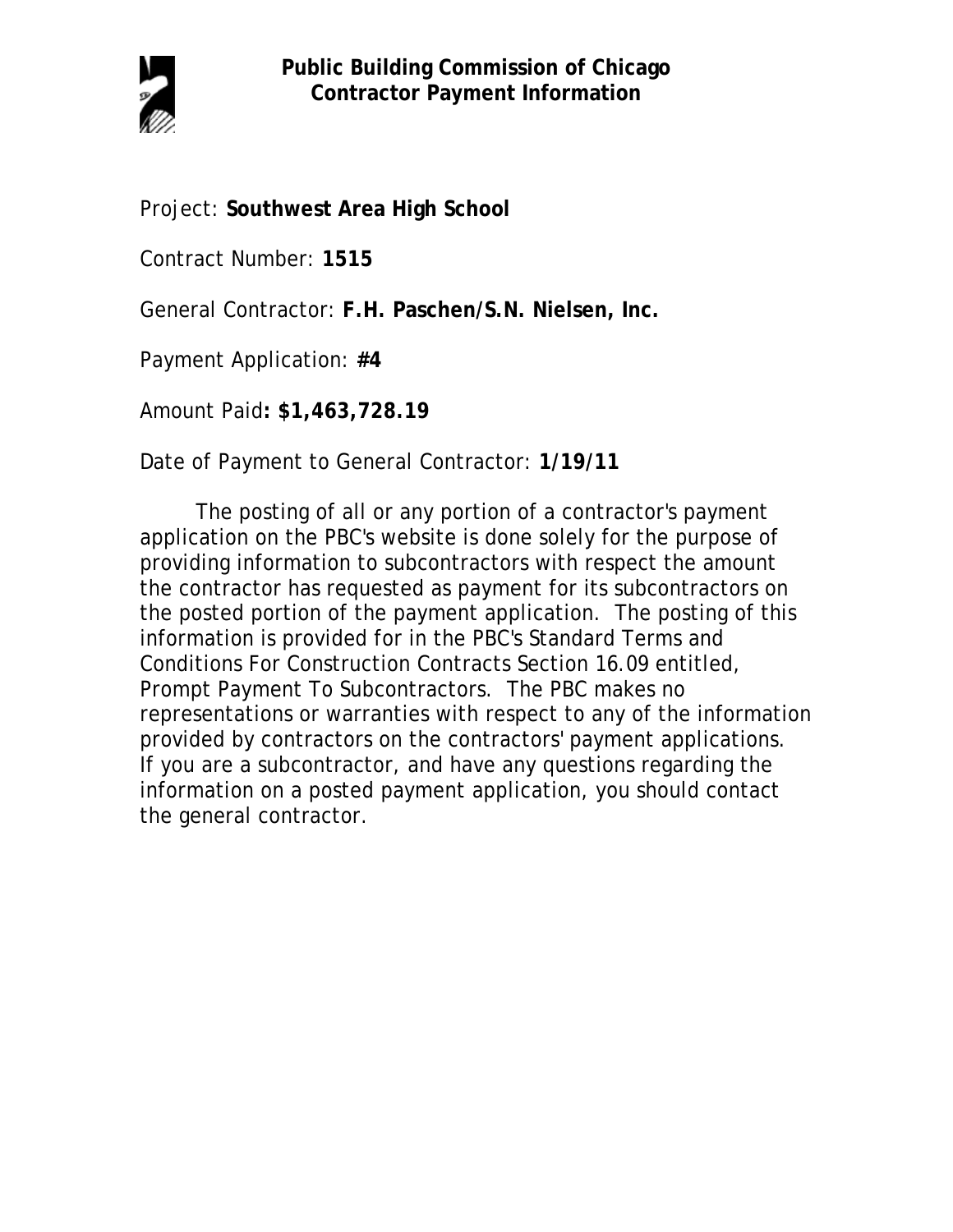# PUBLIC BUILDING COMMISSION OF CHICAGO **EXHIBIT S CERTIFICATE OF ARCHITECT - ENGINEER**

#### Date: December 1, 2010 **Southwest Area High School** Project:

To: F.H. Paschen, S.N. Nielsen & Associates LLC.

adopted by the Public Building Commission of Chicago on In accordance with Resolution No. relating to the \$ Revenue Bonds issued by the Public Building Commission of Chicago for the financing of this project (and all terms used herein shall have the same meaning as in said Resolution), I hereby certify to the Commission and to its Trustee, that:

- Obligations in the amounts stated herein have been incurred by the Commission and that each item thereof is a proper charge against the Construction Account and has not been paid; and
- $\ddot{2}$ . No amount hereby approved for payment upon any contract will, when added to all amounts previously paid upon such contract, exceed 90% of current estimates approved by the Architect -Engineer until the aggregate amount of payments withheld equals 5% of the Contract Price (said retained funds being payable as set forth in said Resolution).

# THE CONTRACTOR: F.H. PASCHEN, S.N. NIELSEN & ASSOCIATES LLC. - 8725 WEST HIGGINS, SUITE 200, **CHICAGO, IL 60631**

### Southwest Area High School

 $\mathbf{1}$ .

Is now entitled to the sum of: \$1,463,728.19

| <b>ORIGINAL CONTRACT PRICE -</b><br><b>ADDITIONS -</b><br><b>DEDUCTIONS-</b><br><b>NET ADDITION OR DEDUCTION -</b><br><b>ADJUSTED CONTRACT PRICE -</b> | \$62,452,000.00<br>\$62,452,000.00 |                       |  |
|--------------------------------------------------------------------------------------------------------------------------------------------------------|------------------------------------|-----------------------|--|
| <b>TOTAL AMOUNT EARNED</b>                                                                                                                             |                                    | <b>\$4,789,930.00</b> |  |
| <b>TOTAL RETENTION</b><br>a) Reserve Withheld $@10\%$ of Total Amount Earned<br>but Not to Exceed 5% of Contract Price                                 | \$478,993.00                       | S 478,993.00          |  |
| b) Liens and Other Withholding                                                                                                                         | $S - 0 -$                          |                       |  |
| c) Liquidated Damages Withheld                                                                                                                         | $S - 0 -$                          |                       |  |
| <b>TOTAL PAID TO DATE (Include This Payment):</b>                                                                                                      |                                    | \$4,310,937.00        |  |
| LESS: AMOUNT PREVIOUSLY PAID:                                                                                                                          |                                    | \$2,847,208.81        |  |
| AMOUNT DUE THIS PAYMENT:                                                                                                                               |                                    | \$1,463,728.19        |  |

Ryan Forristall, PBC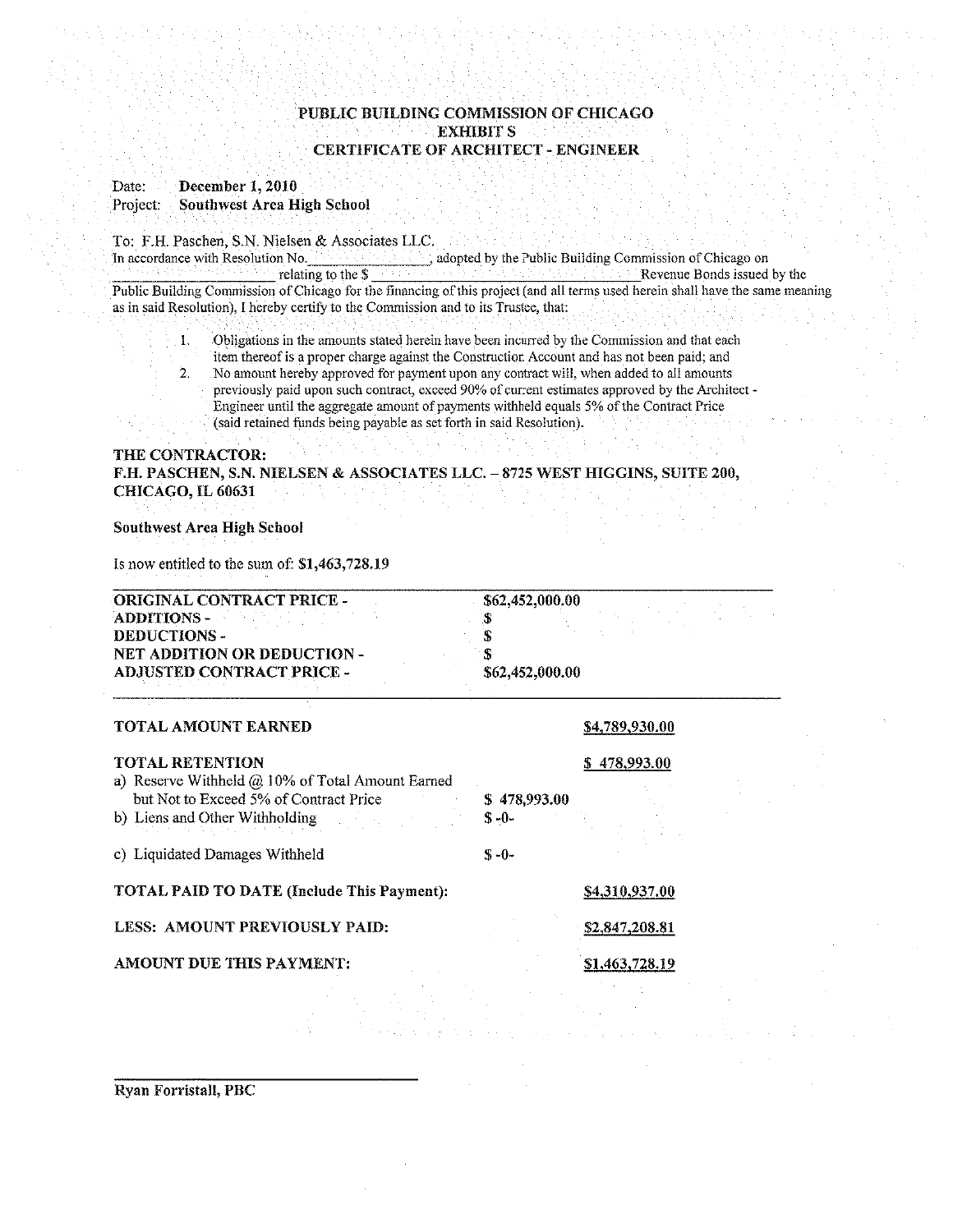# OPUBLIC BUILDING COMMISSION OF CHICAGO

## **EXHIBIT A**

State of Illinois County of Cook

#### CONTRACTORS SWORN STATEMENT AND AFFIDAVIT FOR PARTIAL PAYMENT (1 OF 3)

The Affiant, Chuck Freiheit, being first duly sworn on oath, deposes and says that he/she is Authorized Agent of F.H. PASCHEN, S.N. NIELSEN & ASSOCIATES LLC, an Illinois corporation, and duly authorized to make this Affidavit in behalf of said corporation, and individually; that he/she is well aquatinted with the facts herein set forth and that said corporation is the Contractor with the Public Building Commission of Chicago, Owner, under Contract No. 1515 dated the  $12^{th}$  day of August 2010,

for General Work of Southwest Area High School, located at, 7561 South Homan Ave, Chicago, IL 60652, that the following statements are made for the purpose of procuring a partial payment of:

(\$1,463,728.19) One Million, Four Hundred Sixty-three Thousand, Seven Hundred Twenty-eight and 19/100

under the terms of said contract; that the work for which payment is requested has been completed, free and clear of any and all claims, liens, charges, and expenses of any kind or nature whatsoever, and in full compliance with the contract documents and the requirements of said Owner under them. That for the purpose of said contract, the following persons have been contracted with, and have furnished or prepared materials, equipment, supplies, and services for, and having done labor on said improvement. The respective amounts set forth opposite their names is the fully amount of money due and to become due to each of them respectively. That this statement is a full, true, and complete statement of all such persons and of the full amount now due and the amount heretofore paid each of them for such labor, materials, equipment, and services, furnished or prepared by each of them to or on account of said work, as stated: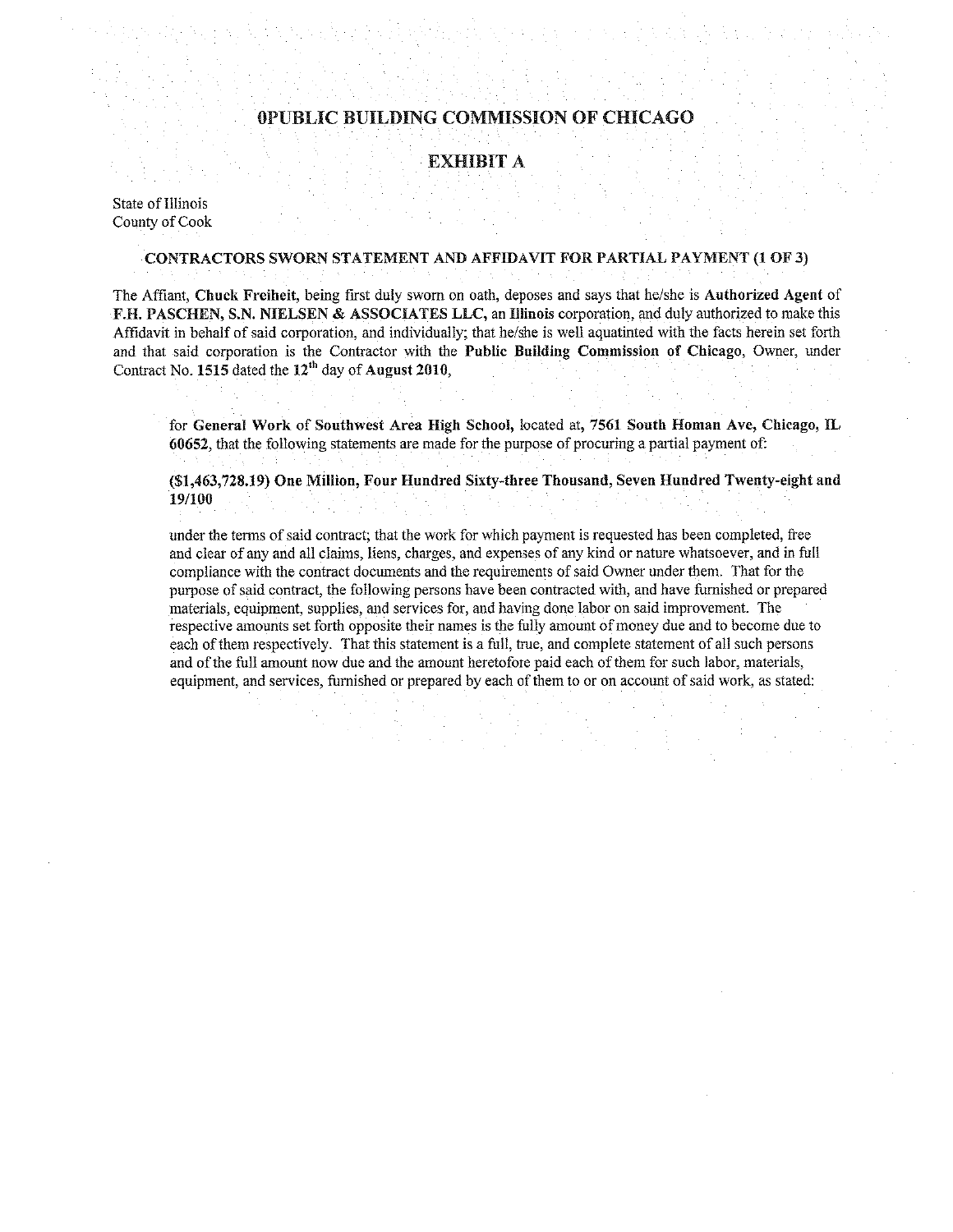#### **PUBLIC BUILDING COMMISSION OF CHICAGO**

| l |  |
|---|--|
|   |  |

| <b>NAME</b>                                                  | <b>TYPE</b>                     | <b>TOTAL</b>                  | <b>TOTAL</b>            | <b>LESS</b>                        | <b>LESS</b>                           | <b>NET</b>                                 | <b>BALANCE</b>                    |
|--------------------------------------------------------------|---------------------------------|-------------------------------|-------------------------|------------------------------------|---------------------------------------|--------------------------------------------|-----------------------------------|
| and<br><b>ADDRESS</b>                                        | OF<br><b>WORK</b>               | CONTRACT<br>(inc. c. o.'S)    | <b>WORK</b><br>COMPLETE | <b>RETENTION</b><br>(inc. current) | <b>NET</b><br><b>PREVIOUS</b><br>PAID | <b>DUE</b><br><b>THIS</b><br><b>PERIOD</b> | TO<br><b>BECOME</b><br><b>DUE</b> |
| <b>ALL Masonry Construction</b>                              | Masonry                         | 7,530,000.00                  | 0.00                    | 0.00                               | 0.00                                  | 0.00                                       | 7,530,000.00                      |
| 1414 W. Willow Street<br>Chicago, IL 60622                   |                                 |                               |                         |                                    |                                       |                                            |                                   |
| Anderson & Shah Roofing                                      | Roofing & Sheet Metal           | 1,389,000.00                  | 0.00                    | 0.00                               | 0.00                                  | 0.00                                       | 1,389,000.00                      |
| 23900 County Farm Road                                       |                                 |                               |                         |                                    |                                       |                                            |                                   |
| Joliet, IL 60431                                             |                                 |                               |                         |                                    |                                       |                                            |                                   |
| Beverly Asphalt Paving Co.                                   | <b>Asphalt Paving</b>           | 163,000.00                    | 0.00                    | 0.00                               | 0.00                                  | 0.00                                       | 163,000.00                        |
| 1514 W. Pershing Rd<br>Chicago, IL 60609                     |                                 |                               |                         |                                    |                                       |                                            |                                   |
|                                                              |                                 |                               |                         |                                    |                                       |                                            |                                   |
| <b>Block Electric</b><br>7017 Milwaukee Ave                  | <b>Electrical Systems</b>       | 6,750,000.00                  | 62,150.00               | 6,215.00                           | 0.00                                  | 55,935.00                                  | 6,694,065.00                      |
| Niles, IL 60714                                              |                                 |                               |                         |                                    |                                       |                                            |                                   |
|                                                              |                                 |                               |                         |                                    |                                       |                                            |                                   |
| Chakra Inc                                                   | Carpentry                       | 2,350,000.00                  | 0.00                    | 0.00                               | 0.00                                  | 0.00                                       | 2,350,000.00                      |
| 1125 Garfield Ave<br>Oak Park, IL 60304                      |                                 |                               |                         |                                    |                                       |                                            |                                   |
| <b>DeGraf Concrete Construction</b>                          | Concrete Paving                 | 4,725,000.00                  | 795,000.00              | 79,500.00                          | 0.00                                  | 715,500.00                                 | 4,009,500.00                      |
| 300 Alderman Drive                                           |                                 |                               |                         |                                    |                                       |                                            |                                   |
| Wheeling, IL 60090                                           |                                 |                               |                         |                                    |                                       |                                            |                                   |
| Edward E. Gillen Company                                     | <b>Sheet Piling</b>             | 235,000.00                    | 235,000.00              | 23,500.00                          | 200,250.00                            | 11,250.00                                  | 23,500.00                         |
| 1400 Renaissance Dr                                          |                                 |                               |                         |                                    |                                       |                                            |                                   |
| Park Ridge, IL 60068                                         |                                 |                               |                         |                                    |                                       |                                            |                                   |
| <b>Garth Construction Services</b><br>2741 E. 223rd Street   | Terrazzo                        | 1,250,000.00                  | 0.00                    | 0.00                               | 0.00                                  | 0.00                                       | 1,250,000.00                      |
| Chicago Heights, IL 60411                                    |                                 |                               |                         |                                    |                                       |                                            |                                   |
| Garth Building Products                                      | Materials                       | 1,136,000.00                  | 0.00                    | 0.00                               | 0.00                                  | 0.00                                       | 1,136,000.00                      |
| 2741 E. 223 Street                                           |                                 |                               |                         |                                    |                                       |                                            |                                   |
| Chicago, Heights, IL 60411                                   |                                 |                               |                         |                                    |                                       |                                            |                                   |
| Global Mechanical                                            | Mechanical                      | 5,500,000.00                  | 0.00                    | 0.00                               | 0.00                                  | 0.00                                       | 5,500,000.00                      |
| 2510 Dune Forest St.<br>Portage, IL 46386                    |                                 |                               |                         |                                    |                                       |                                            |                                   |
|                                                              |                                 |                               |                         |                                    |                                       |                                            |                                   |
| LB Hall Enterprises, Inc                                     | Fireproofing                    | 156,978.00                    | 0.00                    | 0.00                               | 0.00                                  | 0.00                                       | 156,978.00                        |
| 101 Kelly<br>Elk Grove Village, IL 60007                     |                                 |                               |                         |                                    |                                       |                                            |                                   |
|                                                              |                                 |                               |                         |                                    |                                       |                                            |                                   |
| Maverick Pools, Inc                                          | Swimming Pool                   | 535,000.00                    | 0.00                    | 0.00                               | 0.00                                  | 0.00                                       | 535,000.00                        |
| 20370 N Rand Rd<br>Palatine, IL 60074                        |                                 |                               |                         |                                    |                                       |                                            |                                   |
|                                                              |                                 |                               |                         |                                    |                                       |                                            |                                   |
| Midwestern Steel Fabricators, Inc.<br>449 South Evergreen St | <b>Structural Steel</b>         | 4,725,000.00                  | 1,240,584.00            | 124,058.40                         | 1,078,500.60                          | 38,025.00                                  | 3,608,474.40                      |
| Bensenville, IL 60106                                        |                                 |                               |                         |                                    |                                       |                                            |                                   |
| Northstar Venture                                            | <b>Site Utilities</b>           | 825,000.00                    | 0.00                    | 0.00                               | 0.00                                  | 0.00                                       | 825,000.00                        |
| 20412 Doria Lane                                             |                                 |                               |                         |                                    |                                       |                                            |                                   |
| Olympia Fields, IL 60464                                     |                                 |                               |                         |                                    |                                       |                                            |                                   |
| Ram Construction Services                                    | Waterproofing                   | 788,000.00                    | 0.00                    | 0.00                               | 0.00                                  | 0.00                                       | 788,000.00                        |
| 13800 Eckles Rd<br>Livonia, MI 48150                         |                                 |                               |                         |                                    |                                       |                                            |                                   |
|                                                              |                                 |                               |                         |                                    |                                       |                                            |                                   |
| T & D Excavation<br>20 W 327 Belmont Place                   | Earthwork                       | 2,700,000.00                  | 1,066,500.00            | 106,650.00                         | 428,850.00                            | 531,000.00                                 | 1,740,150.00                      |
| Addison, IL 60101                                            |                                 |                               |                         |                                    |                                       |                                            |                                   |
|                                                              |                                 |                               |                         |                                    |                                       |                                            |                                   |
| Underland Architectural<br>20318 Torrence Ave.               | Glass & Glazing                 | 2,540,000.00                  | 0.00                    | 0.00                               | 0.00                                  | 0.00                                       | 2,540,000.00                      |
| Lynwood, IL 60411                                            |                                 |                               |                         |                                    |                                       |                                            |                                   |
|                                                              |                                 |                               |                         |                                    |                                       |                                            |                                   |
|                                                              |                                 |                               |                         |                                    |                                       |                                            |                                   |
| FHPaschen/SNNielsen & Assocs, LLC                            | GC's/OH&P                       | \$2,161,761.00                | 433,896.00              | 43,389.60                          | 176,871.36                            | 213,635.04                                 | 1,771,254.60                      |
| 8725 West Higgins, Suite 200                                 | Bond / Insurance                | 606,800.00                    | 606,800.00              | 60,680.00                          | 647,736.85                            | $-101,616.85$                              | 60,680.00                         |
| Chicago, IL 60631                                            | Mobilization                    | 350,000.00                    | 350,000.00              | 35,000.00                          | 315,000.00                            | 0.00                                       | 35,000.00                         |
|                                                              | Contingency Fund<br>Subs to Let | 1,500,000.00<br>13,735,461.00 | 0.00<br>0.00            | 0.00<br>0.00                       | 0.00<br>0.00                          | 0.00<br>0.00                               | 1,500,000.00<br>13,735,461.00     |
|                                                              |                                 |                               |                         |                                    |                                       |                                            |                                   |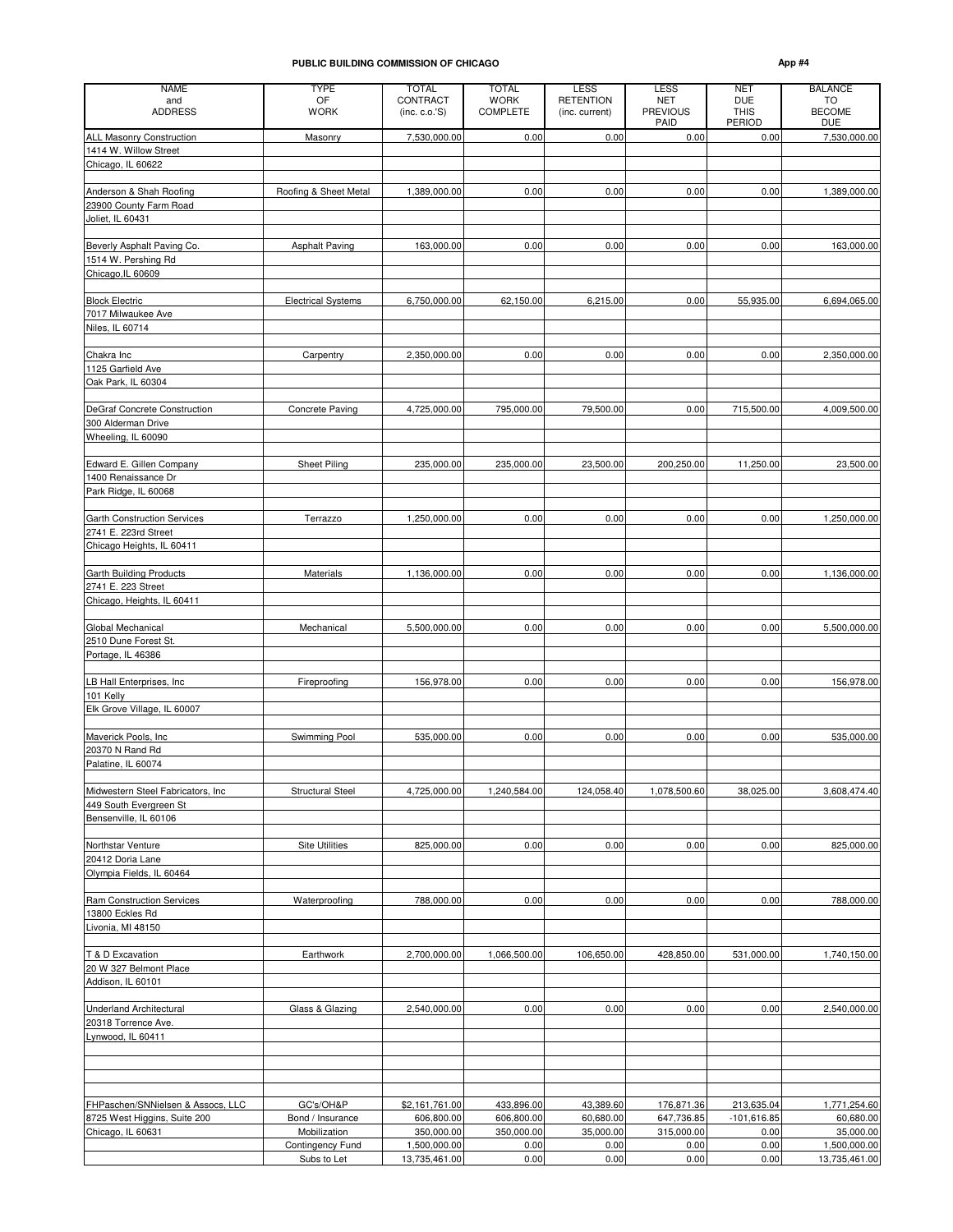### **PUBLIC BUILDING COMMISSION OF CHICAGO App #4**

| <b>NAME</b><br>and<br><b>ADDRESS</b> | <b>TYPE</b><br>OF<br><b>WORK</b> | TOTAL<br>CONTRACT<br>(inc. c. o.'S) | <b>TOTAL</b><br><b>WORK</b><br><b>COMPLETE</b> | LESS<br><b>RETENTION</b><br>(inc. current) | LESS<br>NE <sub>1</sub><br><b>PREVIOUS</b><br>PAID | <b>NET</b><br><b>DUE</b><br>THIS<br><b>PERIOD</b> | <b>BALANCE</b><br>TO<br><b>BECOME</b><br><b>DUE</b> |
|--------------------------------------|----------------------------------|-------------------------------------|------------------------------------------------|--------------------------------------------|----------------------------------------------------|---------------------------------------------------|-----------------------------------------------------|
|                                      | Allowance - CCTV Equip.          | 500.000.00                          | 0.00                                           | 0.00                                       | 0.00                                               | 0.00                                              | 500,000.00                                          |
|                                      | Allowance - Site Work            | 300.000.00                          | 0.00                                           | 0.00                                       | 0.00                                               | 0.00                                              | 300,000.00                                          |
|                                      |                                  |                                     |                                                |                                            |                                                    |                                                   |                                                     |
|                                      |                                  |                                     |                                                |                                            |                                                    |                                                   |                                                     |
| <b>TOTALS</b>                        |                                  | 62.452.000.00                       | 4,789,930.00                                   | 478.993.00                                 | 2,847,208.81                                       | 1.463.728.19                                      | 58,141,063.00                                       |